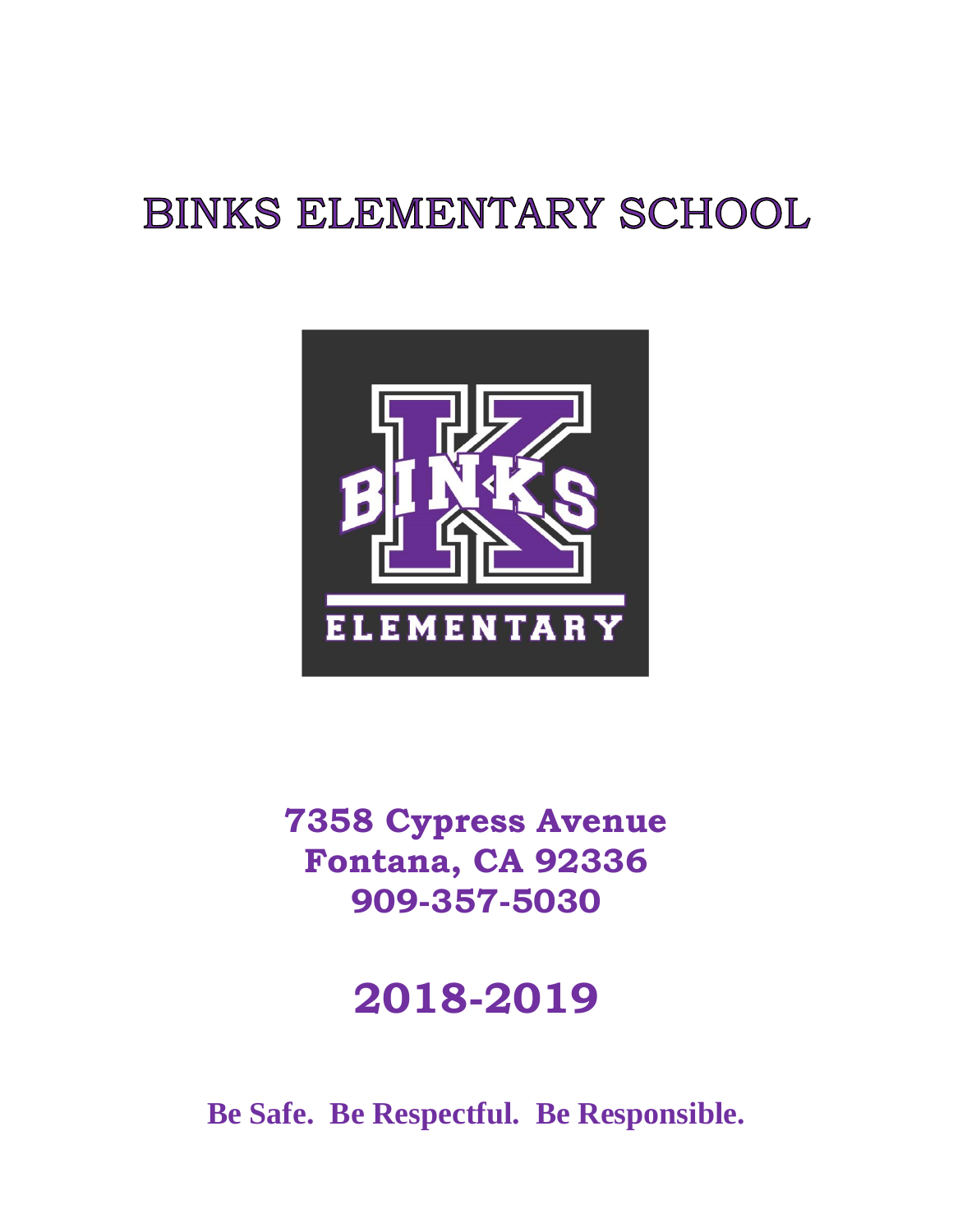# Home of the Koalas



#### **PRINCIPAL'S MESSAGE**

Welcome to the 2018-2019 school year at Kathy Binks Elementary School, home of the Koalas! We are pleased to have you with us. Our goal is to provide exemplary educational opportunities for all students. We look forward to a successful and enjoyable school year.

This handbook represents one of many ways we have of maintaining an effective school-home communication network. An Annual Notice to Parents/Guardians from Fontana Unified School District also provides important information. Please take the time to review the information provided here and in the Annual Notice to use them as references throughout the school year. Feel free to contact us by telephone or e-mail if you have any questions, concerns, or suggestions. We believe in open and clear communication between school and home as an important component in the success of our educational program.

The staff at Kathy Binks is committed to student success and positive interactions with our community. Parent involvement is important at Binks. We hope that you will choose to be involved by volunteering or serving as a member of one of our parent organizations. If you would like to volunteer at our school, please stop by the office for the appropriate forms you will need to complete. We look forward to celebrating with you the achievements of our students as we continue to make student achievement a top priority.

Sincerely, *Lorena Huizar-Rodriguez* Principal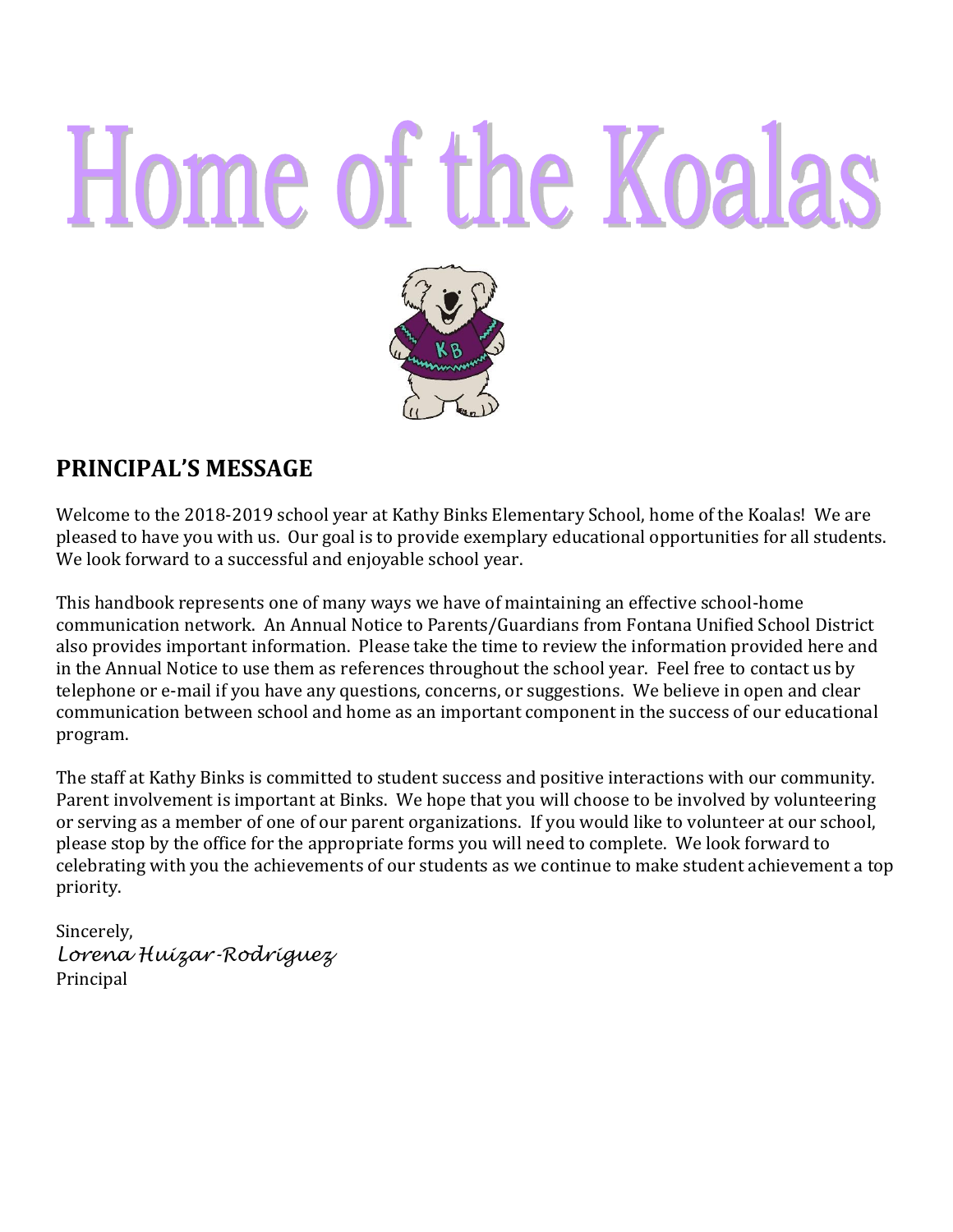

## FONTANA UNIFIED SCHOOL DISTRICT

#### **Core Values:**

- Teamwork and Respect: We believe every person has the right to be accepted, treated with respect and that our school community will work collaboratively to achieve our goals.
- Excellence and Achievement: We believe all students can learn and achieve at high levels.
- Responsibility and Accountability: We believe effective teaching and learning is the collective responsibility of the family. school, district and community and that everyone should be held accountable for ensuring the success of each student.
- Equity and Opportunity: We believe every child and every school should have access to rigorous programs, challenging coursework and robust enrichment and extracurricular activities tailored to their individual needs.
- Dedication and Commitment: We believe all family, school and community members are dedicated and committed to achieving the values outlined above in a safe, welcoming school environment.

#### **Cornerstones for Success:**

Every Student Successful: Schools demonstrate a relentless focus on preparing students for success in college, career and life.

- Schools cultivate ditizens who take pride in ownership of their schools, communities and the world through leaming about and giving back to their communities.
- Students have access to a rigorous, well-rounded education that combines critical thinking, creativity, technology, and real-world application.
- Students have opportunities to select from diverse enrichment courses including the visual and performing arts. physical education, career pathways and programs including Dual Language Immersion, International Baccalaureate, STEM (Science, Technology, Engineering and Math), and Advanced Placement.

#### Engaging Schools: Schools have the high-quality resources, leaders and teachers to provide the comprehensive learning environment required for a world class education.

- Schools prioritize teaching and learning and recognize the importance of addressing the emotional and physical needs of the whole child.
- Teaching is culturally competent and tail ored to the needs of individual students, who are active participants in their own academic success.
- Students are exposed to engaging academic and personal experiences which prepare them for college and career, including real-life experiences such as internships.
- Schools provide a safe, welcoming and well-maintained environment conducive to learning. Students and teachers  $\bullet$ have access to up-to-date learning materials and technology.
- Teachers and staff receive support and professional development, act as role models and exhibit passion,  $\bullet$ professionalism and dedication to student success.

Empowered Communities: Schools cultivate healthy environments and meaningful partnerships with families and communities to support student achievement in and out of school.

- Every Fontana school values and respects diversity. Schools celebrate the success of students, staff and community  $\bullet$ members in ways that reflect the values of the district, including academic achievement, leadership, personal growth, critical thinking and community involvement.
- Schools engage parents/guardians as partners in student success, induding cultivating a welcoming, customer-service  $\bullet$ driven environment, providing learning opportunities for parents and guardians at the school, working with families to define high expectations for students at home and at school.
- The district values support from local community organizations and businesses and strives to build strong  $\bullet$ partnerships with outside partners to support student success.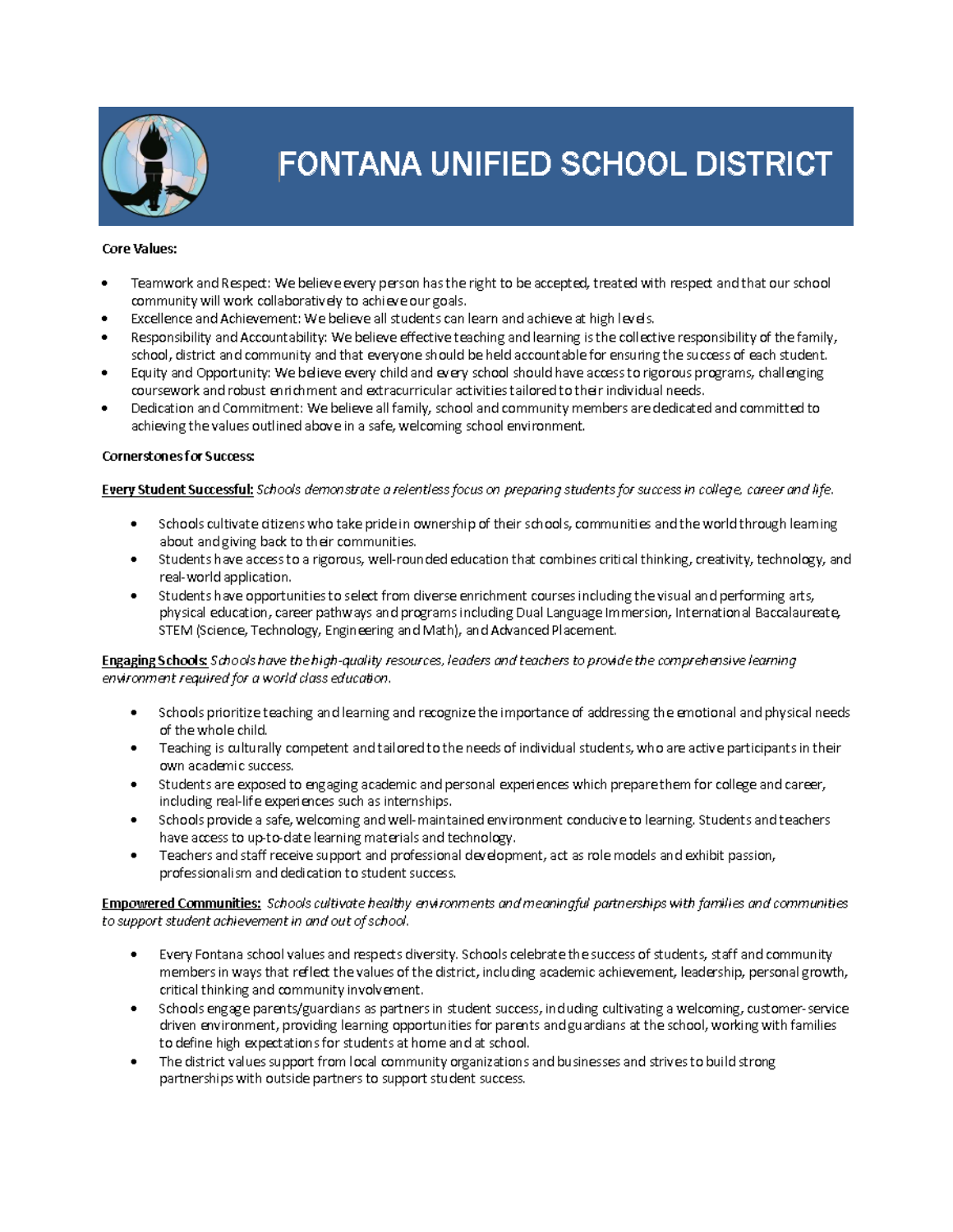#### Kathy Binks ELEMENTARY SCHOOL 2018-2019 daily schedule

| <b>Office Opens</b> | Breakfast | <b>Playground Opens</b> | <b>Office Closes</b> |
|---------------------|-----------|-------------------------|----------------------|
| 8:00                | 3:10      | ے . ب                   | 4:30                 |

| PRESCHOOL SCHEDULE |          |                      |                        |                  |
|--------------------|----------|----------------------|------------------------|------------------|
|                    |          | <b>SCHOOL BEGINS</b> | <b>BREAKFAST/LUNCH</b> | <b>DISMISSAL</b> |
|                    | AM Group | 8:00                 | $8:30 - 9:00$          | 11:00            |
|                    | PM Group | 11:45                | $12:15 - 12:45$        | 2:45             |

| <b>KINDERGARTEN SCHEDULE</b> |        |                      |                 |                  |  |
|------------------------------|--------|----------------------|-----------------|------------------|--|
|                              |        | <b>SCHOOL BEGINS</b> | <b>LUNCH</b>    | <b>DISMISSAL</b> |  |
|                              | $K-AM$ | 8:45                 | $11:15 - 11:45$ | 12:35            |  |
|                              | $K-PM$ | 10:25                | $11:15 - 11:45$ | 2:15             |  |

| KINDERGARTEN SCHEDULE MINIMUM DAY/WEDNESDAY |           |                      |                 |                  |
|---------------------------------------------|-----------|----------------------|-----------------|------------------|
|                                             |           | <b>SCHOOL BEGINS</b> | <b>LUNCH</b>    | <b>DISMISSAL</b> |
|                                             | AM and PM | 8:45                 | $11:15 - 11:45$ | 12:35            |

| 1ST - 6TH GRADE REGULAR DAY SCHEDULE |                      |                  |             |                  |                  |
|--------------------------------------|----------------------|------------------|-------------|------------------|------------------|
| Grade                                | <b>School Begins</b> | <b>AM Recess</b> | Lunch       | <b>PM Recess</b> | <b>Dismissal</b> |
| 1 <sup>st</sup>                      | 8:45                 | 10:00-10:15      | 11:15-11:55 | $1:35-1:50$      | 3:20             |
| 2 <sub>nd</sub>                      | 8:45                 | 10:15-10:30      | 12:00-12:40 | 1:50-2:05        | 3:20             |
| 3rd                                  | 8:45                 | 10:15-10:30      | 12:00-12:40 | $1:50-2:05$      | 3:20             |
| 4 <sup>th</sup>                      | 8:45                 | 10:30-10:50      | 12:45-1:25  | N/A              | 3:20             |
| 5 <sup>th</sup>                      | 8:45                 | 10:30-10:50      | 12:45-1:25  | N/A              | 3:20             |
| 6 <sup>th</sup>                      | N/A                  | N/A              | N/A         | N/A              | N/A              |

#### **1ST – 6TH GRADE MINIMUM DAY SCHEDULE/WEDNESDAY**

| Grade           | <b>School Begins</b> | <b>AM Recess</b> | Lunch       | <b>PM Recess</b> | Dismissal |
|-----------------|----------------------|------------------|-------------|------------------|-----------|
| 1st             | 8:45                 | N/A              | 10:35-11:15 | N/A              | 12:50     |
| 2 <sub>nd</sub> | 8:45                 | N/A              | 10:35-11:15 | N/A              | 12:50     |
| 3rd             | 8:45                 | N/A              | 11:20-12:00 | N/A              | 12:50     |
| 4 <sup>th</sup> | 8:45                 | N/A              | 12:05-12:45 | N/A              | 12:50     |
| 5 <sup>th</sup> | 8:45                 | N/A              | 12:05-12:45 | N/A              | 12:50     |
| 6 <sup>th</sup> | N/A                  | N/A              | N/A         | N/A              |           |

*\*\*No campus supervision will be available before 8:25 am.* 

*\*\*Students NOT eating breakfast should not arrive at school until 8:25 a.m.*

*\*\*\*Gate will be closed at precisely 8:45am. Students arriving after 8:45 should report to the office for a tardy slip.*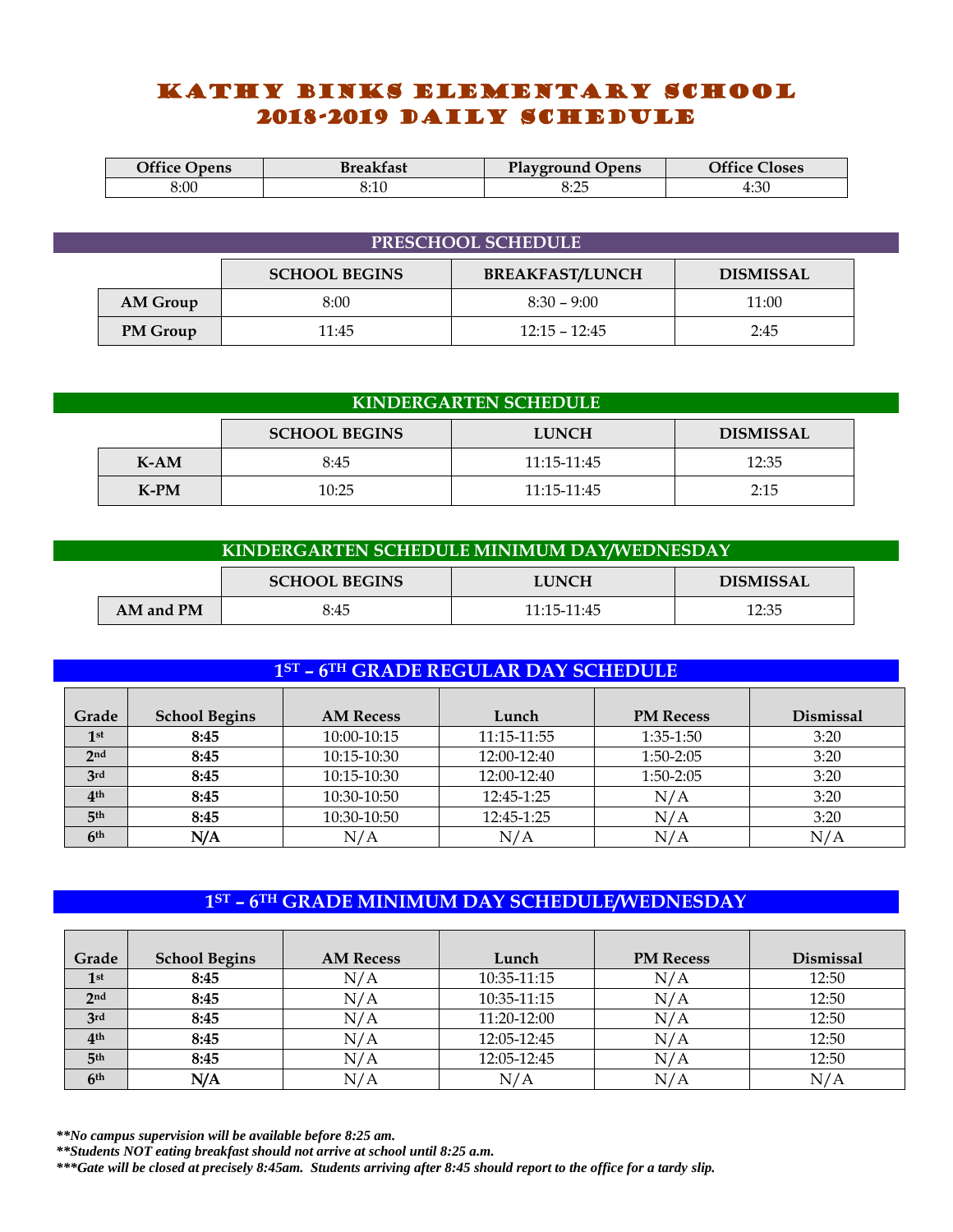#### **Minimum Day School Hours**

Kathy Binks Elementary will have a Minimum day every Wednesday for grades K-5 for the purpose of staff collaboration. Please be aware of the schedule.

#### **Kathy Binks Elementary School Behavior Expectations**

At Binks, we take student safety and behavior very seriously. We only have 3 rules, but these rules apply on the way to school, at school, and on the way home from school. The three simple rules are: **Be Safe. Be Respectful. Be Responsible.**

Students, parents, and staff members share responsibility for great student behavior. The school has the responsibility to clearly communicate and enforce student behavior in a fair, consistent, and supportive manner. Parents have the responsibility to reinforce the expectations of the school and to help their children become responsible citizens. Students have the responsibility to follow our code of conduct and to make good choices.

#### **Our Code of Conduct**

Binks Elementary uses Character Counts to support our 3 rules. Character counts has 6 pillars of character in the Code of Conduct:

| <b>Trustworthiness.</b><br><u>R</u> espect. |               | BIL        |
|---------------------------------------------|---------------|------------|
| Responsibility.<br>Eairness.                | <b>TRRFCC</b> | <b>ONS</b> |
| Caring.<br>Citizenship.                     |               |            |

These character traits help ensure all students are safe, respectful, and responsible on our campus (e.g., in the classroom, on the playground, and in the cafeteria).

#### **Character Awards**

Student of the Month Awards will be given to students when they demonstrate good conduct and responsible behavior. One TRRFCC student per class will be selected each month. These students will be photographed and the photos will be posted on the school website.

#### **Classroom Management Plan**

Every classroom at Binks will use Character Counts Code of Conduct as their Classroom Management Plan:

#### IF A STUDENT CHOOSES TO VIOLATE THE CODE OF CONDUCT



FIRST TIME = CAUTION

• SIGN IN THE CLASSROOM CHARACTER LOG

SECOND TIME = STOP

- SIGN IN THE CLASSROOM CHARACTER LOG
- FILL OUT RETHINKING LETTER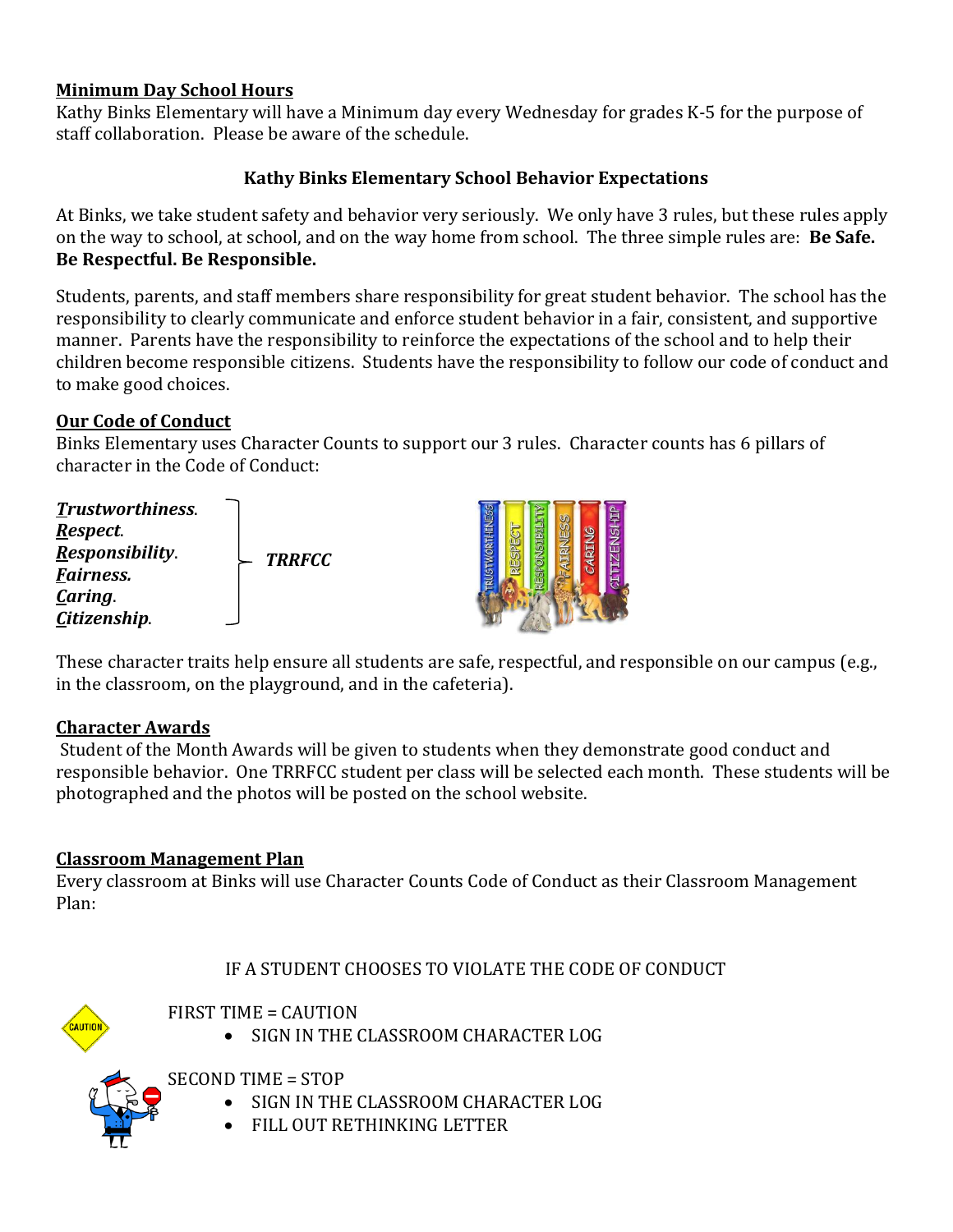#### THIRD TIME = TIME-OUT



- SIGN IN THE CLASSROOM CHARACTER LOG
- TAKE A BREAK IN ANOTHER CLASS
- FILL OUT THE TIME-OUT LETTER AND TAKE HOME TO PARENTS
- CONSEQUENCES: OTHER MEANS OF CORRECTION
	- PARENT CONFERENCE WITH TEACHER

#### FOURTH TIME= TIME-OUT IN THE OFFICE

- IMMEDIATELY SENT TO THE OFFICE
- FILL OUT CHARACTER VIOLATION
- CONSEQUENCES: OTHER MEANS OF CORRECTION
- PARENT CONFERENCE WITH PRINCIPAL

#### **Other Means of Correction May Include:**

- Loss of Recess
- Campus Beautification (with parent consent)
- Time out in another classroom/office
- Parent pick-up
- Parent shadowing student at school
- Behavior Contract
- Behavior Support Plan

Any Binks Elementary staff member may choose to issue a natural or logical consequence in any situation where it would be appropriate.

#### **Character Violations (Physical Contact/Bullying/Sexual Harassment/Verbal Abuse/Profanities)**

Character Violations are used to record instances when students violate the Binks Elementary Code of Conduct. A copy of the Character Violation will be sent home for the parent to sign when a student violates the Code of Conduct.

- First Character Violation—Student fills out reflection letter, student meets with counselor/teacher/principal, behavior documented in student discipline system, possible phone call/note home, and possible loss of recess.
- Second Character Violation—Student sent to the office, student fills out reflection letter, call/note home, student meets with counselor/principal, behavior documented in student discipline system, conference with the teacher to discuss behavior interventions, parent contact.
- Third Character Violation—Student sent to the office, student fills out reflection letter, student meets with counselor/principal, behavior documented in student discipline system, parent conference with the principal, possible suspension.

#### **Dress and Grooming**

Restrictions on the freedom of student dress shall be imposed whenever the mode of dress in question is unsafe, either for the student or for those around the students, is disruptive to school operations, and the education process in general, or is contrary to law. Fontana Unified School District believes that appropriate dress and grooming contribute to a productive learning environment. The Board expects students to give proper attention to personal cleanliness and wear clothes that are suitable for the school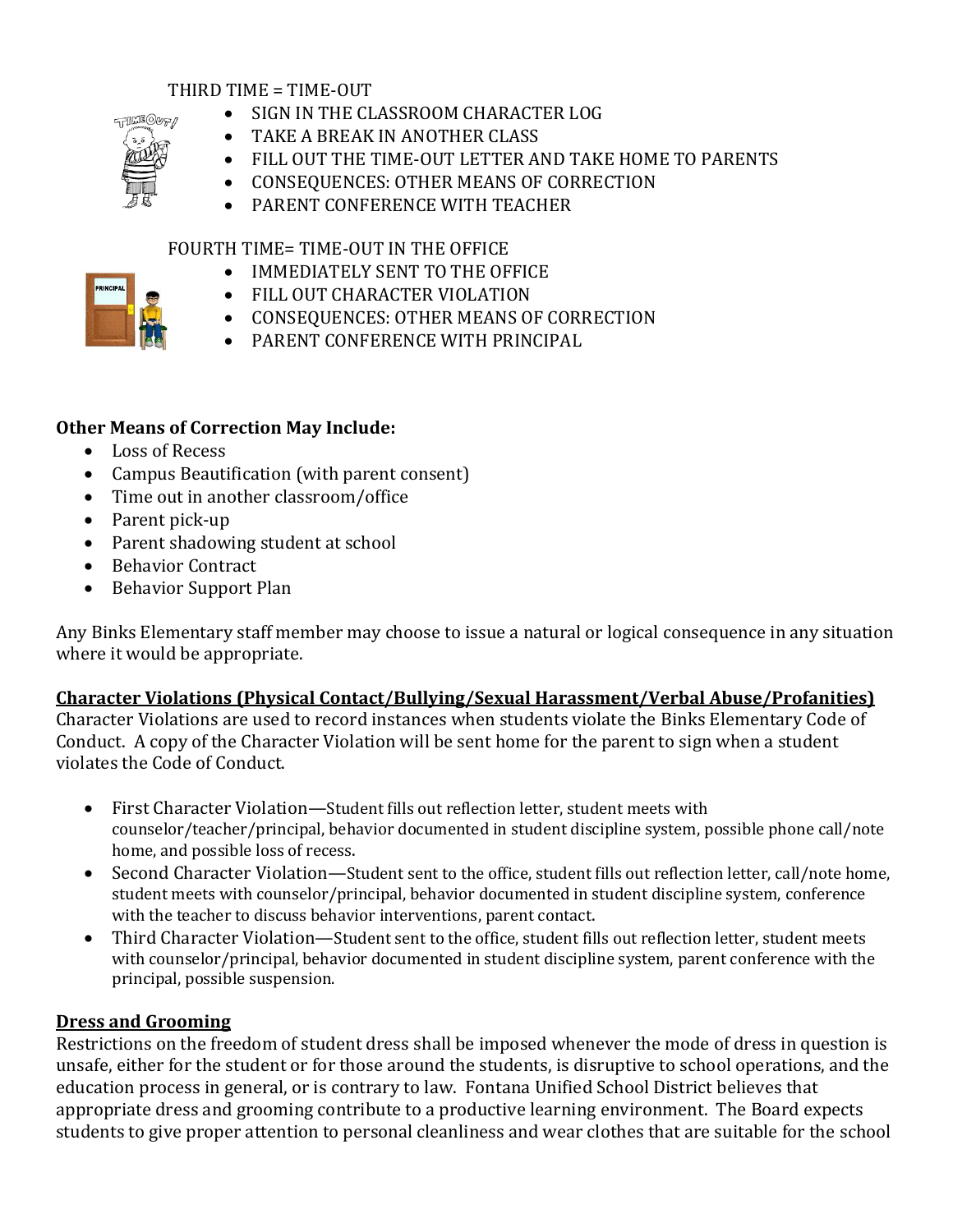activities in which they participate. Students' clothing must not present a health or safety hazard and must not be a distraction, which would interfere with the educational process.

#### **Dress Standards**

Dress should be suitable and comfortable for normal school activities. Health and safety are guides to acceptable school attire. Undergarments are NOT TO BE SEEN outside of clothing.

#### • *Pants/Shorts/Skirts/Jumpers*

Baggy shorts or pants are not acceptable. If belts are worn, they must not be more than one size too large, must be worn through the belt loops and if the belt buckle has a letter, it must be an initial of the child's name. Shorts and skirts must be mid-thigh length or longer. Tights are acceptable only under skirts, or shorts.

#### • *Shirts/Blouses*

Oversized shirts or blouses that are too long are not acceptable because it presents a safety hazard when students are playing. See-through or fishnet fabric, halter tops, bare midriff, spaghetti straps, and tank tops are not allowed. Students may not wear shirts inside out. Undergarments are not to be seen outside of clothing. Students will be required to contact parents to provide a change of clothing in these circumstances.

• *Jackets/Coats/Jerseys*

Jackets and coats, as well as all other clothing, backpacks, notebooks, etc. must not have writing or pictures that are sexually suggestive, derogatory, gang-related, or could be construed to have a "double meaning," which advocate the use of drugs or alcohol or suggest the use of profanity. Athletic team jackets, jerseys or team t-shirts that display team logos could become disruptive to school operations and the education process and are not allowed.

• *Jewelry* 

Jewelry should not be worn at school. Necklaces, bracelets (including rubber band bracelets), rings, watches with toys or noise, anklets, toe rings, dangling earrings, and any other piercing are not to be worn at school. This is a safety issue. Post earrings are allowed. Wallets with/without chains or straps attached to hip are prohibited.

• *Shoes*

Closed-toed shoes must be worn at all times, may be any color and should be appropriate for school activities. Backless shoes, backless sandals, sandals with open toes, flip-flop sandals, bedroom slippers, moccasins, rubber/plastic shoes, *shoes with wheels*, footsies or high heels are not allowed.

• *Hats/Caps/Sunglasses/Scarves*

Students may wear hats, caps, sunglasses, or scarves to school. However, they must be removed while indoors. Items must be worn properly.

• *Cosmetics*

Makeup and acrylic nails create a distraction in the learning environment and are prohibited.

#### **Kathy Binks Elementary School Academic Expectations**

At Kathy Binks Elementary School we have high expectations for all students and believe if students work hard they can be successful. In addition, we would like to provide all students at Kathy Binks Elementary with the academic and social skills necessary to be successful in middle school, high school, and have the choice to go to college.

#### **Academic Honesty**

Students are expected to demonstrate acts of honesty at all times. Teachers and staff members will support and enforce all rules of academic honesty and provide a learning environment that does not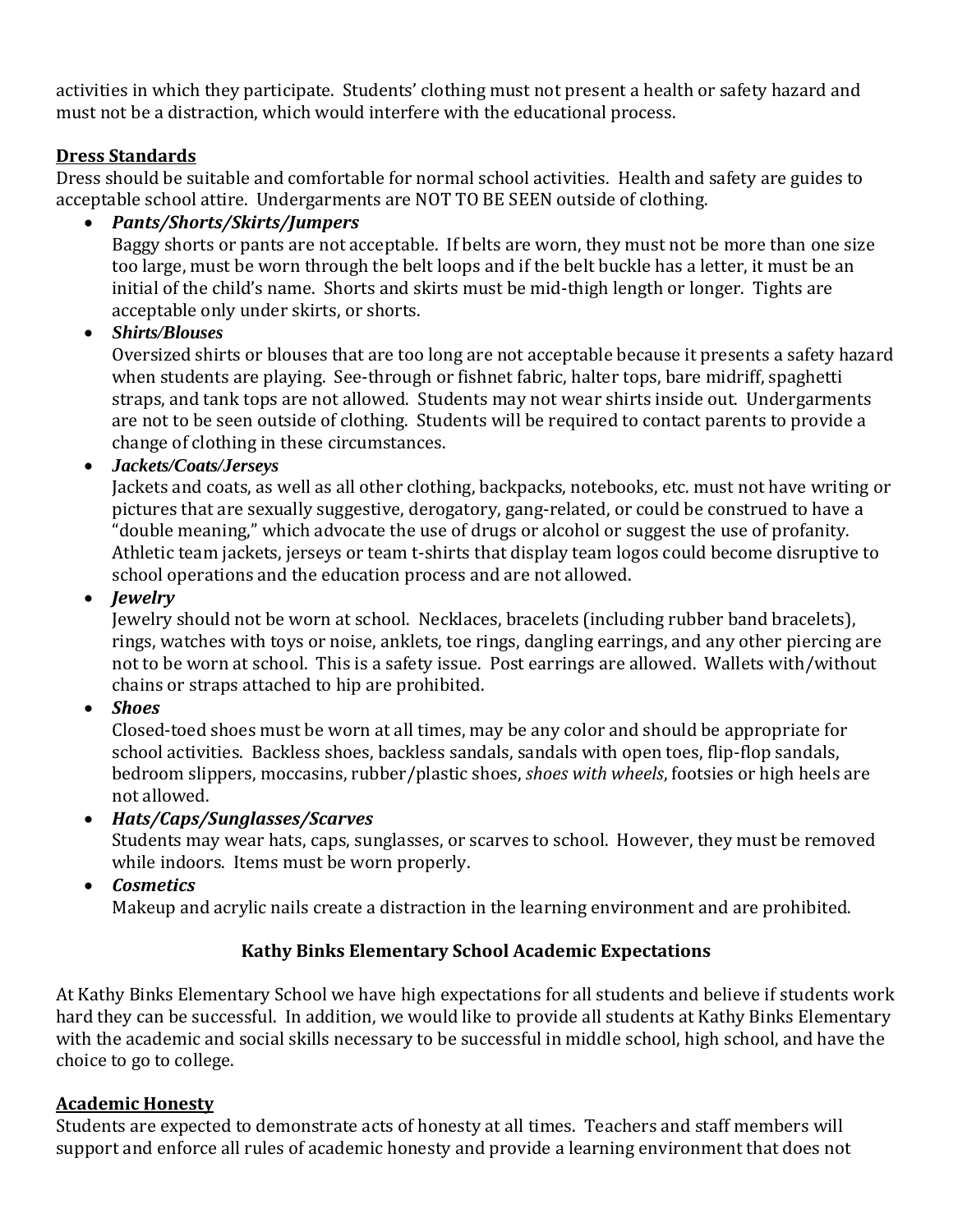tolerate dishonesty. Any student who violates the rules of academic honesty will be subject to disciplinary action.

#### **Attendance**

It is important that students be on time and attend school every day. If students are not able to attend school, parents must call the office. In addition, students should talk to their teacher to find out the work missed when absent from school. Students with perfect attendance for the month will receive an attendance keychain for that month. If a student must be absent for **more than five (5) days**, please contact his/her teacher to fill out an Independent Study Contract. The teacher needs to be given 3 days' notice. Upon the child's return and the successful completion of that contract (as verified by the teacher), those absences will be changed from "unexcused" to "excused" on the school records. Continuous absences may result in a SARB (School Attendance Review Board) referral. When students miss school, they miss out!

**Note**: *Students may make up an absence by attending Saturday School on designated Saturdays.* 

#### **Homework**

Homework is an important part of our education program. Homework assignment is a practice supported by the Board of Education in the Fontana Unified School District. Your child's teacher will provide information for you regarding specific homework procedures for your child. Students in K-3 may expect to do 30 minutes of homework each weeknight; students in grades 4-5 may be expected to have one hour per night of homework. Homework varies from teacher to teacher. Reading is always an important activity for students to perform at home.

#### **Assemblies**

There will be an awards assembly at the end of first and second semesters. Invitations are only sent out to families if the student(s) will be receiving an award.

#### **Cool Koala Tickets**

Students who are caught demonstrating good character may receive a purple ticket. Purple tickets are placed in a box in the office and 5 tickets are selected every week which students redeem for a prize.

#### **Awards**

*Perfect Attendance*= 0 absences/0 tardies *Excellent Attendance*= 3 or less tardies **OR** 1 absence with 0 tardies *Principal's Honor Roll*= all 4s on report card *Honor Roll*= mostly 4s with some 3s on report card *Koala-ty Student Award*= 4 teacher choice awards based on character

#### **Internet Use**

All Fontana Unified School District students and parents must sign a Student Internet Acceptable Use Policy before students are allowed to use school Internet services. Child safety is a critical concern for Internet consideration. As part of the Fontana Unified School District, both students and parents need to understand the nature of the Internet and its available services. The rules and guidelines set forth are to insure the safety of all students wishing to use the Internet. A copy of this policy will be sent home by your child's teacher.

#### **Internet Resources**

Kathy Binks is dedicated to providing a 21st century learning environment for every child. Instruction and assessment practices at Kathy Binks will require the use of web-based programs. Internet access will only be granted to students who returned a signed annual parent notification form*.* We highly encourage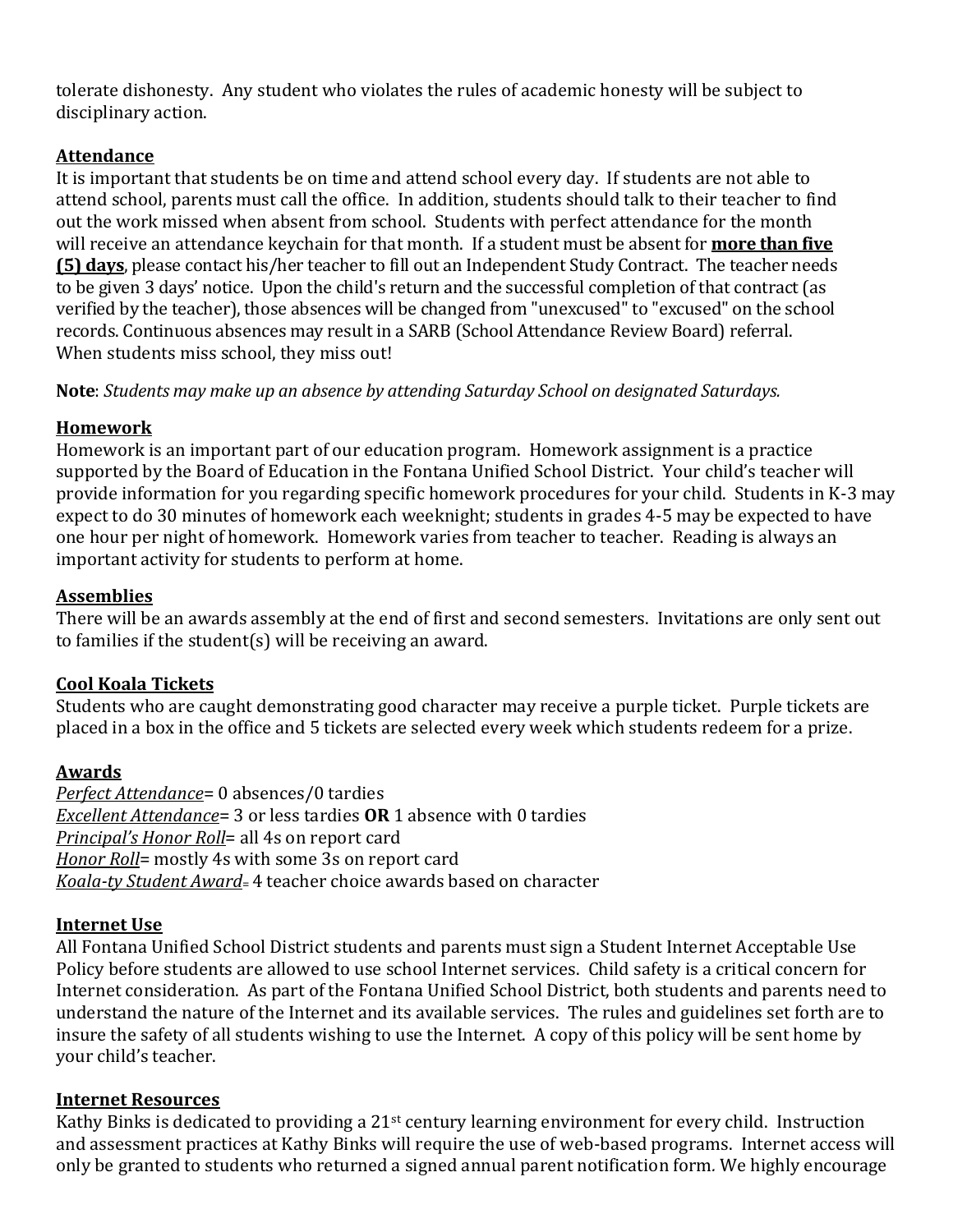you to take advantage of using programs such as Lexia, MobyMax, CoolMath, and Starfall at home each night. You may access these programs through the Kathy Binks Elementary School website [\(http://www.fusdweb.com/sites/elem/binks/default.aspx\)](http://www.fusdweb.com/sites/elem/binks/default.aspx) under Student Links.

#### **Reporting Student Progress**

- Individual parent conferences are held once each school year. Conferences provide parents and teachers with an opportunity to discuss each child as an individual. Through a free exchange of information and ideas the school becomes more effective in planning and carrying out programs that meet each child's individual needs. Either the teacher or parents may initiate additional conferences. Parents are encouraged to make communication a two-way process. Contact the school and make appointments for conferences whenever necessary.
- Report cards will be provided at the end of each semester. Fontana Unified School District uses a standards-based reporting system at the elementary grades. Important information regarding student progress on identified Common Core State Standards will be on the report cards. Report cards will be mailed home to the address on school file.
- Progress reports are provided the sixth and twelfth week of each semester to all students. This report is to inform parents of student progress towards identified Common Core State Standards within a given semester. Progress reports will be mailed home to the address on school file.

#### **Kathy Binks Elementary School Safety and General Expectations**

#### **Arrival/Departure**

- 1. Students in grades K 5 are to be dropped-off at the loading/unloading zone (along the curb marked in yellow) and enter the campus through the front gates in front of the office.
- 2. Parents walking students to the school drop off area or picking them up in this area are to **use the parking lot crosswalk**. **DO NOT CROSS IN FRONT OF CARS IN THE LOADING/UNLOADING AREA pick up/drop off students or return to your vehicle.**
- 3. Once the gate is closed, students must enter through the office and fill out a tardy slip. Students not inside the campus by 8:45 are tardy.
- 4. Parents are to drive to the furthest (South) end of the loading zone (yellow curb). The yellow curb area is for drop off/pick up only. Students are to enter/exit cars only on the curb side. Young children are not permitted to play outside the vehicle while waiting. Cars are to move forward with the flow of traffic to assist in maintaining an orderly dismissal. **No parking along the curb**.
- 5. Kindergarten students are NEVER to be dropped off in the parking lot and should never use the cross walk without a parent/guardian. They may be dropped off in the loading/unloading zone in front of the office.
- 6. Late start kindergarten parents may drop off students at the kindergarten gate beginning at 10:20. The gate will be supervised by school personnel until 10:25. The gate will be closed at 10:25, and students arriving after this time must go through the office and will be marked as tardy.
- 7. Students will exit the school through the south bus gate. Teachers will walk students to the grass in front of the cafeteria to find their parents, and then walk the remaining students to the front of the office. Students in Kindergarten and First grade will be signed into the office, and must be signed out of the office by an authorized adult.
- 8. Children are not called to the office for early release until an adult reports to the office for the student. A valid I.D. must be provided. No Exceptions!
- 9. Phone calls requesting that individuals be added to the emergency contact list are not permitted. If changes need to be made to a student's contact list, parents/guardians will need to come to the office with I.D.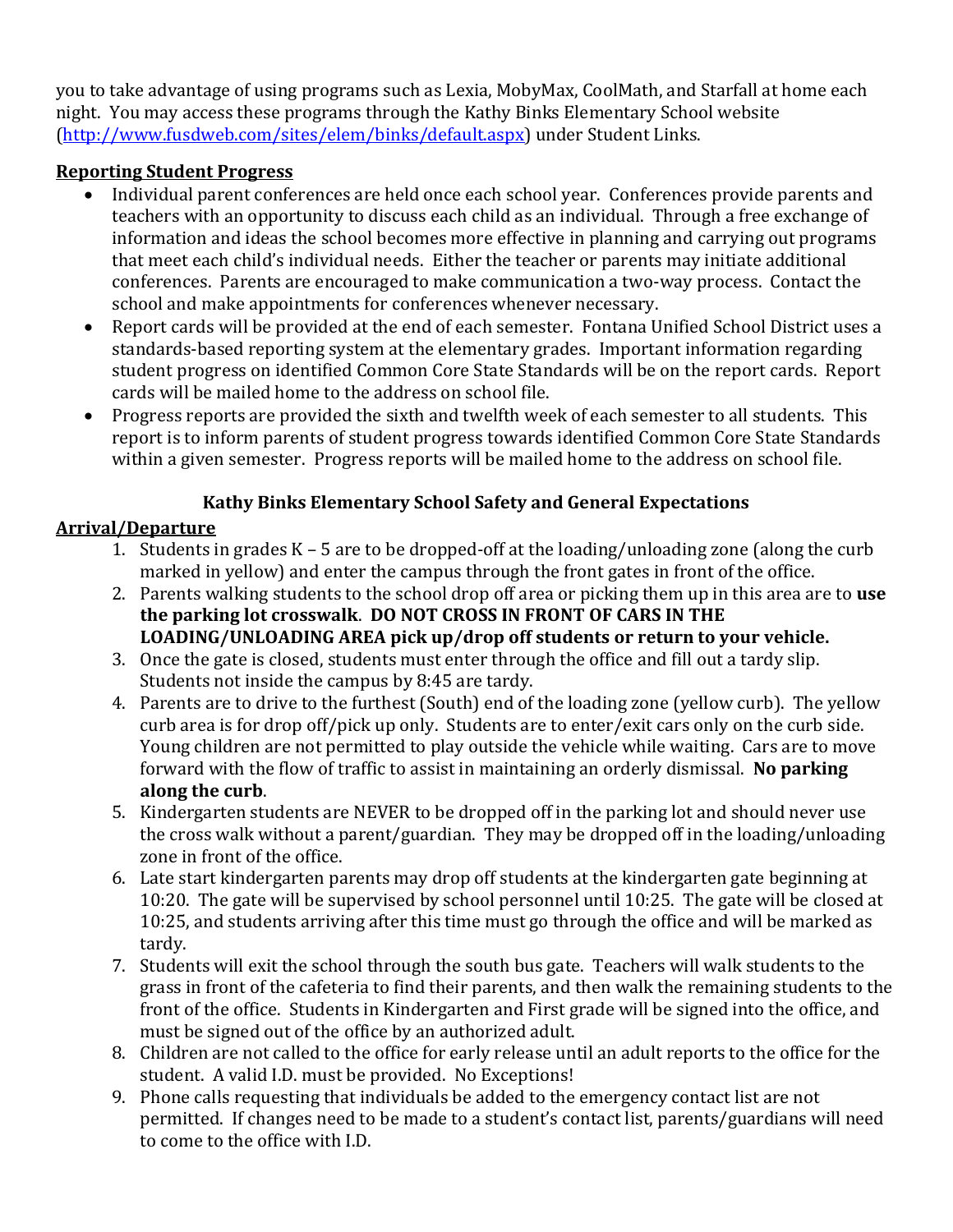- 10. Students in grades K to First grade must be picked up by an adult listed on the emergency contact list.
- 11. Students needing to leave early must be signed out by an authorized adult through the office. *Students may not be picked up within 15 min. of dismissal* unless proof of a doctor's appointment is provided. This is extremely disruptive to classroom instruction time and must be limited to verified doctor appointments only.

#### **School Visitors**

All visitors must check into the office before going on campus and all visitors must wear a visitor's pass while on campus. To visit a student's class, please be sure to make arrangements with the teacher at least 24 hours in advance. To volunteer on a regular basis, please see the office for the proper application form(s).

#### **Campus Security**

Our campus is monitored by security cameras. All gates will be locked during school hours. This is to ensure the safety of all students here at Binks.

#### **Parties**

Individual student birthday parties are not allowed. Treats such as cupcakes, cakes, pizza, soda, or icecream are no longer allowed through the District Wellness Policy. To bring something, other than an edible snack, to share with a student's class, please speak with your child's teacher or call the office.

#### **Lost and Found**

Items found on the playground and around school are taken on the cafeteria. Items that remain there, unclaimed, will be donated to charity at the end of the semester.

#### **Cell Phones**

Cell phones at school are highly discouraged. However, if a student brings a cell phone to school it must remain turned off and in their backpack until dismissal. Under emergency situations students will be allowed to use the school's phones to contact parents. Cell phones that are on/used during the school day will be confiscated and returned to parent through the office.

Cell phone confiscation/return policy:

- 1<sup>st</sup> offense: Cell phone returned after school the day it is confiscated.
- 2nd offense: Cell phone returned after 5 days after confiscation. Parent contacted
- 3<sup>d</sup> offense: Conference with Parent & Student. Possible ban of cell phone on campus.

#### **Take 5**

Students and parents should take five minutes every day to discuss the day at school. Some guiding questions include:

- 1. What is your student goal?
- 2. What did you do today to help achieve your student goal?
- 3. How did you make character count today?
- 4. What can you do tomorrow to conduct yourself as a Kathy Binks student?
- 5. Parents encourage your child in a very specific and genuine way.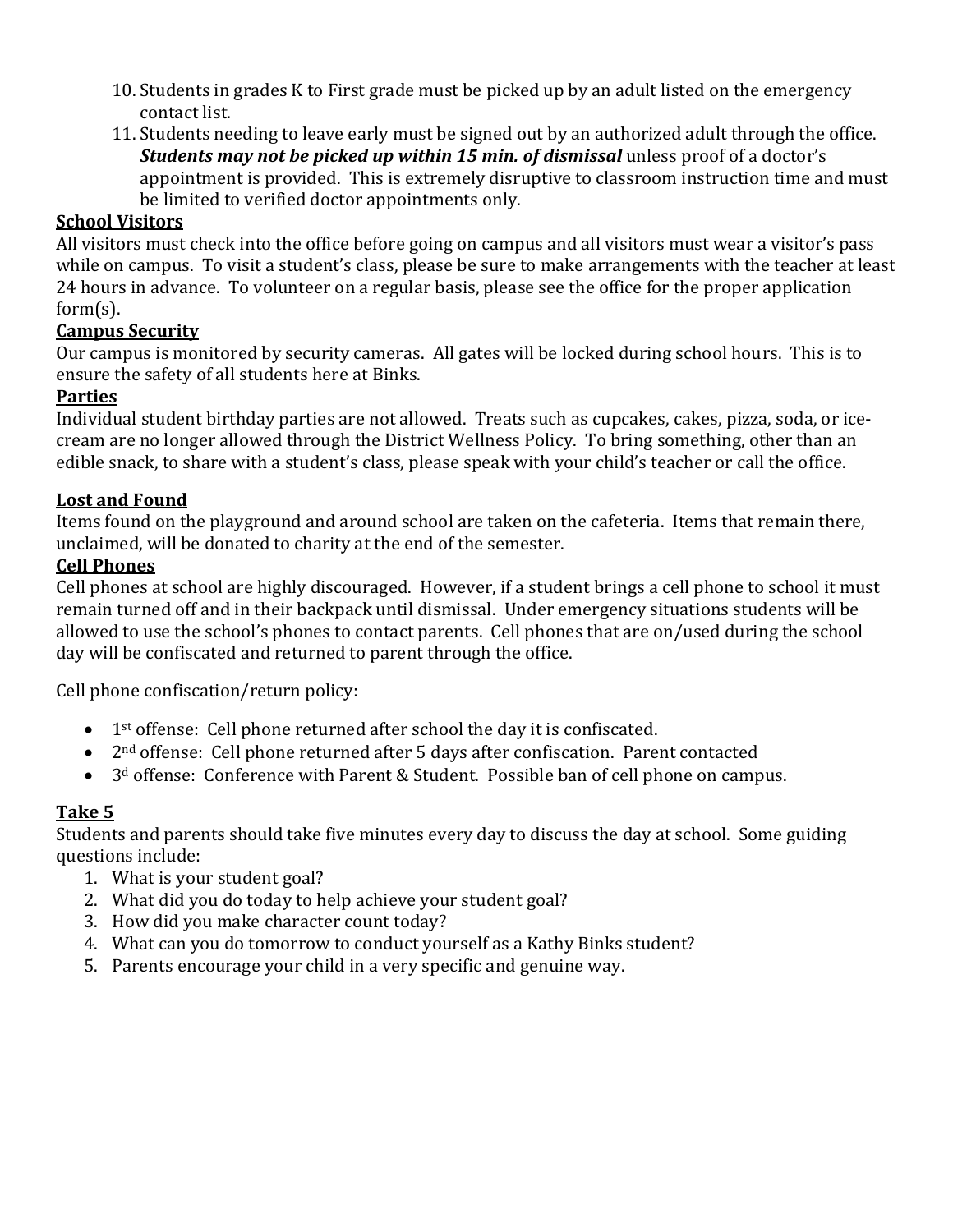

#### **Every Student Successful | Engaging Schools | Empowered Communities**

#### **NON-DISCRIMINATION & HARASSMENT POLICY 2018-2019**

The Governing Board is committed to maintaining a safe school environment that is free from harassment and discrimination and allows all students equal access and opportunities in the district's academic and other educational support programs, services, and activities. The Board prohibits, at any district school or school activity, unlawful discrimination, including discriminatory harassment, intimidation, and bullying of any student based on the student's actual or perceived race, color, ancestry, national origin, nationality, ethnicity, ethnic group identification, age, religion, marital or parental status, physical or mental disability, sex, sexual orientation, gender, gender identity, or gender expression or association with a person or group with one or more of these actual or perceived characteristics.

Unlawful discrimination, including discriminatory harassment, intimidation, or bullying, includes physical, verbal, nonverbal, or written conduct based on any of the categories listed above. Unlawful discrimination also shall include the creation of a hostile environment when the prohibited conduct is so severe, persistent, or pervasive that it affects a student's ability to participate in or benefit from an educational program or activity; creates an intimidating, threatening, hostile, or offensive educational environment; has the effect of substantially or unreasonably interfering with a student's academic performance; or otherwise adversely affects a student's educational opportunities.

The district strongly encourages any student who feels that he/she is being or has been harassed on school grounds or at a school-sponsored or school-related activity by another student or an adult to immediately contact his/her teacher, the principal, or any other available school employee. Any employee who receives a report or observes an incident of harassment shall notify the principal or a district compliance officer.

**Questions or complaints of alleged discrimination, harassment, intimidation and/or bullying or Title IX equity and compliance concerns for students should be directed to: Oscar Dueñas, Associate Superintendent Student Services, 9680 Citrus Avenue, Fontana, CA 92335, 909.357.5000 extension 29194 Email: [Oscar.Duenas@fusd.net](mailto:Oscar.Duenas@fusd.net)**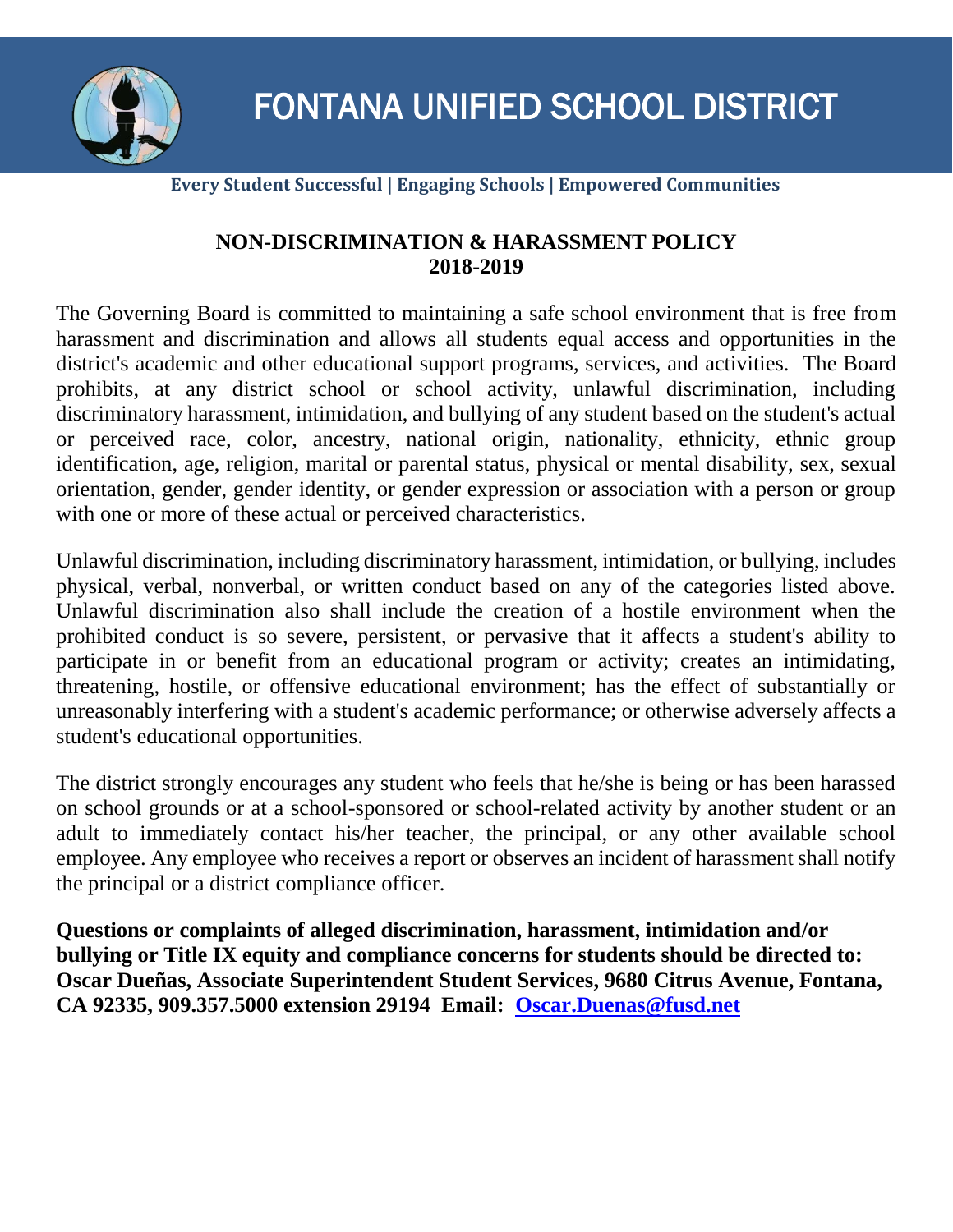

**Every Student Successful | Engaging Schools | Empowered Communities**

### **UCP Annual Notice for 2018-2019**

#### **For stakeholders including students, employees, parents/guardians of its pupils, district advisory committees, school advisory committees, private school officials or representatives, and other interested parties**

The Fontana Unified School District has the primary responsibility for compliance with federal and state laws and regulations. The District has established Uniform Complaint Procedures (UCP) to address allegations of unlawful discrimination, harassment, intimidation, bullying, student lactation accommodations, pregnant and parenting students, and Lesbian, Gay, Bisexual, Transgender, and Question (LGBTQ) resources; and noncompliance with laws relating to pupil fees.

The district requires that school personnel take immediate steps to intervene when safe to do so when he or she witnesses an act of discrimination, harassment, intimidation, or bullying. The District will investigate all allegations of unlawful discrimination, harassment, intimidation or bullying against any protected group as identified in Education Code section 200 and 220 and Government Code section 11135, including any actual or perceived characteristics as set forth in Penal Code section 422.55 or on the basis or a person's association with a person or group with one or more of these actual or perceived characteristics in any program or activity conducted by the District, which is funded directly by, or that receives or benefits from any state financial assistance.

The UCP shall also be used when addressing complaints alleging failure to comply with state and/or federal laws in:

- Adult Education
- After School Education and Safety
- Agricultural Vocational Education
- American Indian Education Centers and Early Childhood Education Program
- Consolidated Categorical Aid Programs
- Foster and Homeless Students
- Local Control Funding Formula (LCFF) and Local Control Accountability Plans (LCAP)
- Career Technical and Technical Education and Training Programs
- Child Care and Developmental Programs
- Child Nutrition Programs
- Migrant Education
- Physical Education instructional minutes
- Pupil Instruction course periods without educational content
- Regional Occupational Program
- Special Education Programs
- Titles I-IV programs, including improving academic achievement, compensatory education, English Learners programs replaced by Every Student Succeeds Act (ESSA) 2016-17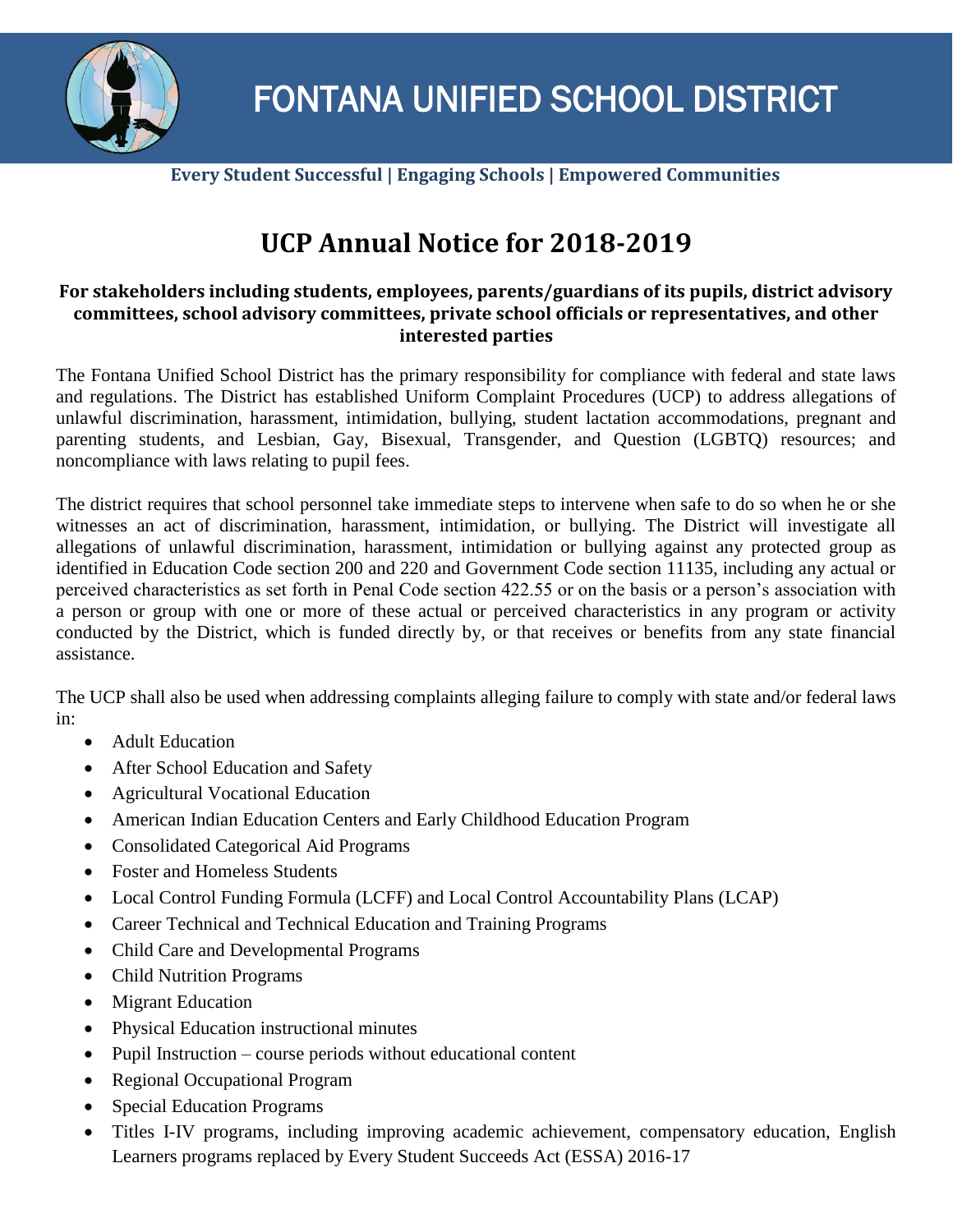- Tobacco-Use Prevention Education
- Unlawful pupil fees

#### **UCP Annual Notice for 2018-2019 (continued)**

A pupil fees and/or LCAP complaint may be filed anonymously if the complainant provides evidence or information leading to evidence to support the complaint.

A pupil enrolled in a public school shall not be required to pay a pupil fee for participation in an educational activity.

A pupil fee includes, but is not limited to, all of the following:

- 1. A fee charged to a pupil as a condition for registering for school or classes, or as a condition for participation in a class or an extracurricular activity, regardless of whether the class or activity is elective or compulsory or is for credit.
- 2. A security deposit, or other payment, that a pupil is required to make to obtain a lock, locker, book, class apparatus, musical instrument, clothes, or other materials or equipment.
- 3. A purchase that a pupil is required to make to obtain materials, supplies, equipment, or clothes associated with an educational activity.

A pupil fee complaint shall be filed no later than one year from the date the alleged violation occurred.

Foster youth shall receive information about educational rights related to his/her educational placement, enrollment in and checkout from school, as well as the responsibilities of the District Liaison for Foster and Homeless Youth to assist the student in ensuring proper transfer of credits, records, and grades when transfers occur between school or between districts.

Complaints other than issues relating to pupil fees must be filed in writing with the following designated to receive complaints:

Chief of Staff 9680 Citrus Avenue Fontana, CA 92335 909.357.5000

A pupil fees complaint is filed with the District and/or the principal of the school.

Complaints alleging retaliation or unlawful discrimination, harassment, intimidation, or bullying, must be filed within six (6) months from the date the alleged discrimination, harassment, intimidation, or bullying, occurred or the date the complainant first obtained knowledge of the facts of the alleged discrimination, harassment, intimidation, or bullying, unless the time for filing is extended by the superintendent or his or her designee.

Complaints will be investigated, and a written decision or report will be sent to the complainant within sixty (60) days from the receipt of the complaint. This sixty (60) day time period may be extended by written agreement of the complainant. The District person responsible for investigating the complaint shall conduct and complete the investigation in accordance with sections 4680-4687 and in accordance with local procedures adopted under section 4621.

The complainant has a right to appeal the decision regarding specific programs, pupil fees and the LCAP to the California Department of Education (CDE) by filing a written appeal within 15 days of receiving the decision. The appeal must be accompanied by a copy of the originally filed complaint and a copy of the decision.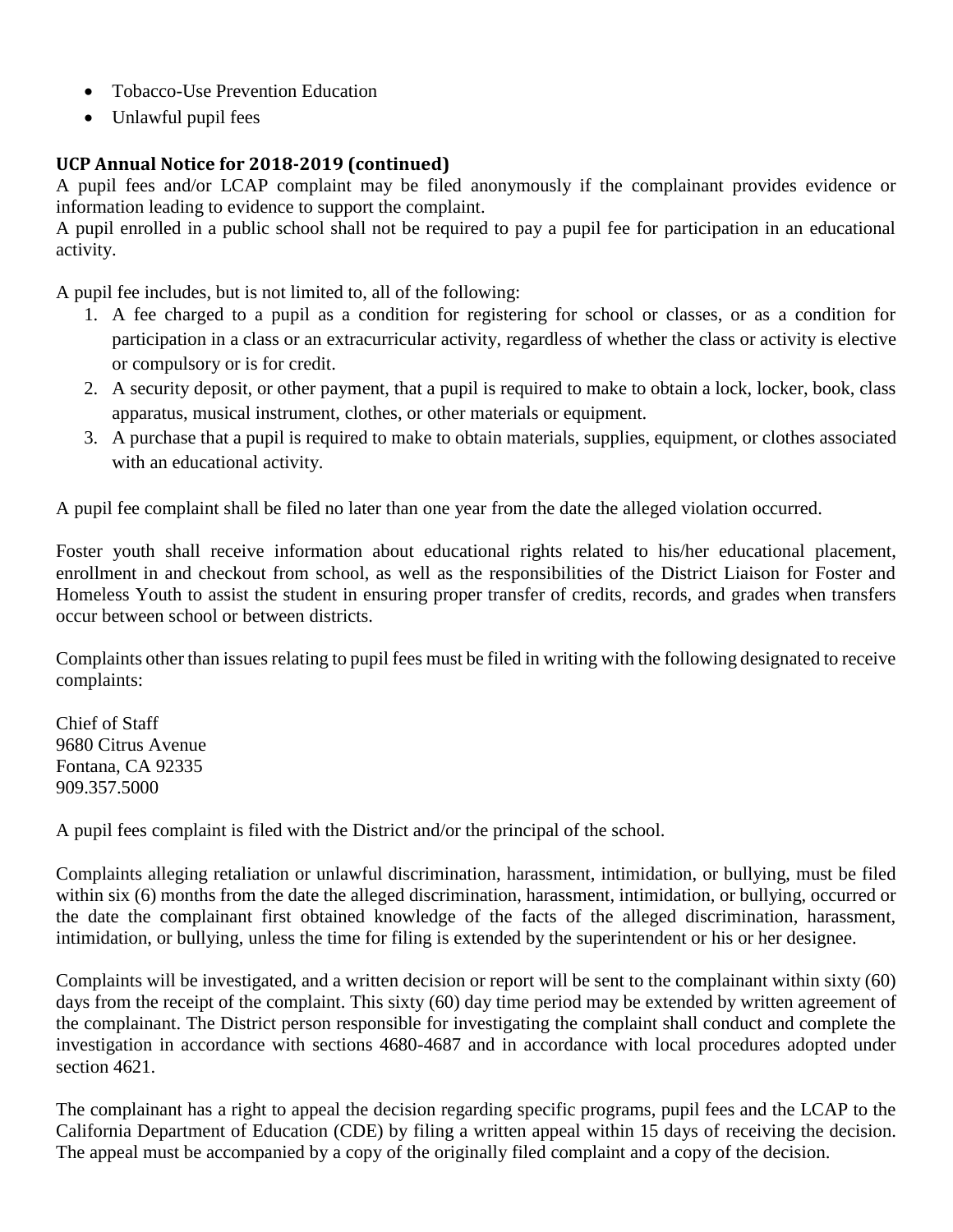The complainant is advised of civil law remedies, including, but not limited to, injunctions, restraining orders, or other remedies or orders that may be available under state or federal discrimination, harassment, intimidation or bullying laws, if applicable. A copy of the District's UCP policies and procedures is available free of charge at the District Office or on the District website: [www.fusd.net.](http://www.fusd.net/)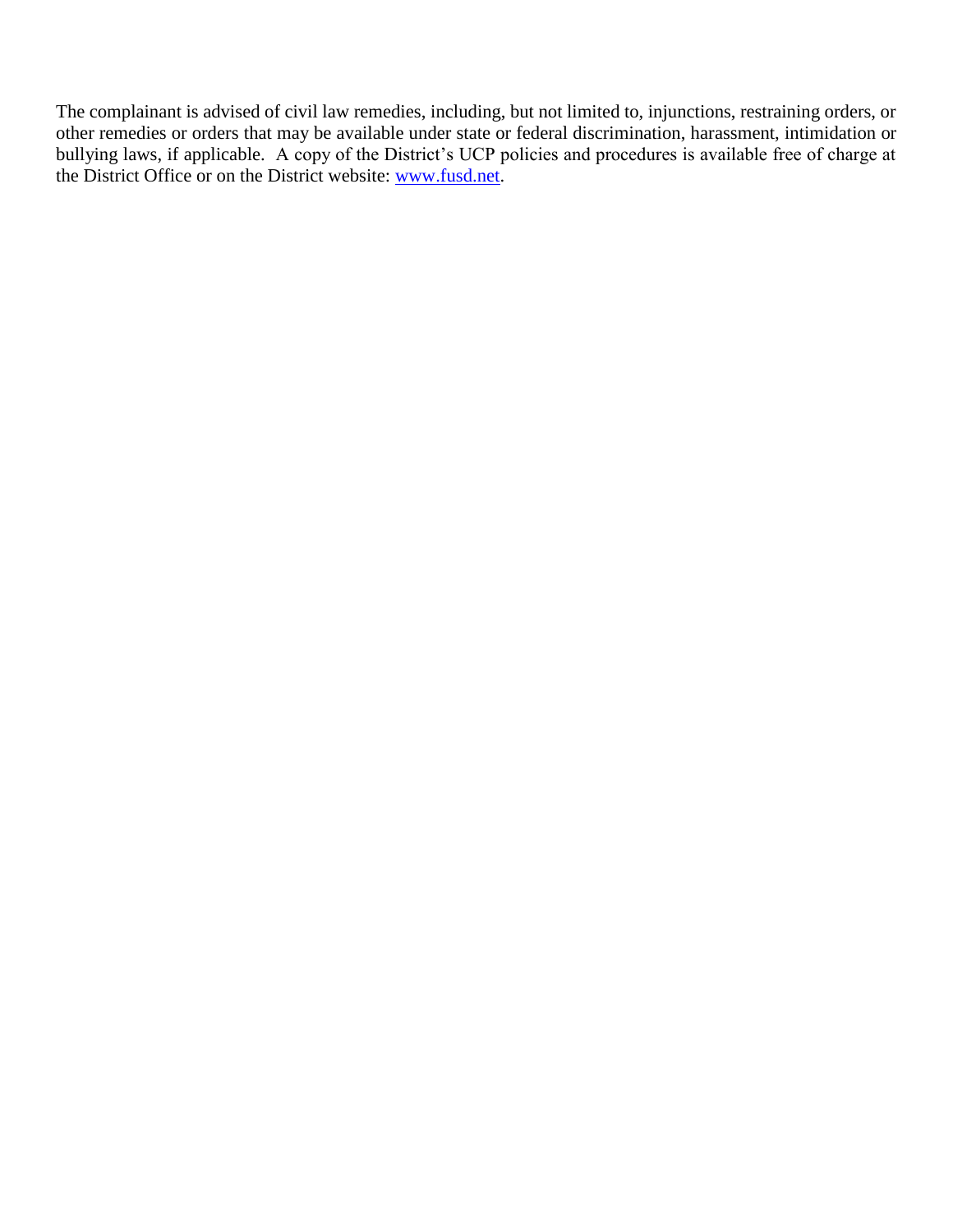

## Fontana Unified School District

Every Student Successful | Engaging Schools | Empowered Communities 9680 Citrus Avenue • P. O. Box 5090 • Fontana • California 92334-5090 • (909) 357-5000 • www.fusd.net

August 6, 2018

Dear Parents/Guardians:

As a Kathy Binks student, your child is attending a school which receives Title I federal funds through the Elementary and Secondary Education Act (ESEA). This Federal law requires that parents be notified of their right to know the professional qualifications of their child's teacher(s) in core academic subject areas, including the following:

- 1. The type of state credential or license that the teacher hold. Some teachers will have a credential in a particular subject area, such as English or mathematics, and others will have a multiple subject credential, which allows them to teach a variety of subjects, such as in elementary schools.
- 2. The education level and subject area of the teacher's college degree(s). All teachers have a bachelor's degree, and many teachers have a graduate degree beyond the bachelor's, such as a masters or doctoral degree.

In addition to the qualifications of the teacher, if a paraprofessional (teacher's aide) provides your child services, you may also request information about his or her qualifications. Many paraprofessionals have two years of college, and others have passed a test that verifies their qualifications.

If you would like this information, please contact the school office at (909) 357-5030

Sincerely,

*Lorena Huizar-Rodriguez*

Principal

BOARD OF EDUCATION Peter Garcia Jason B. O'Brien Mary B. Sandoval Marcelino "Mars" Serna Matt Slowik, MURP, MPA SUPERINTENDENT Randal S. Bassett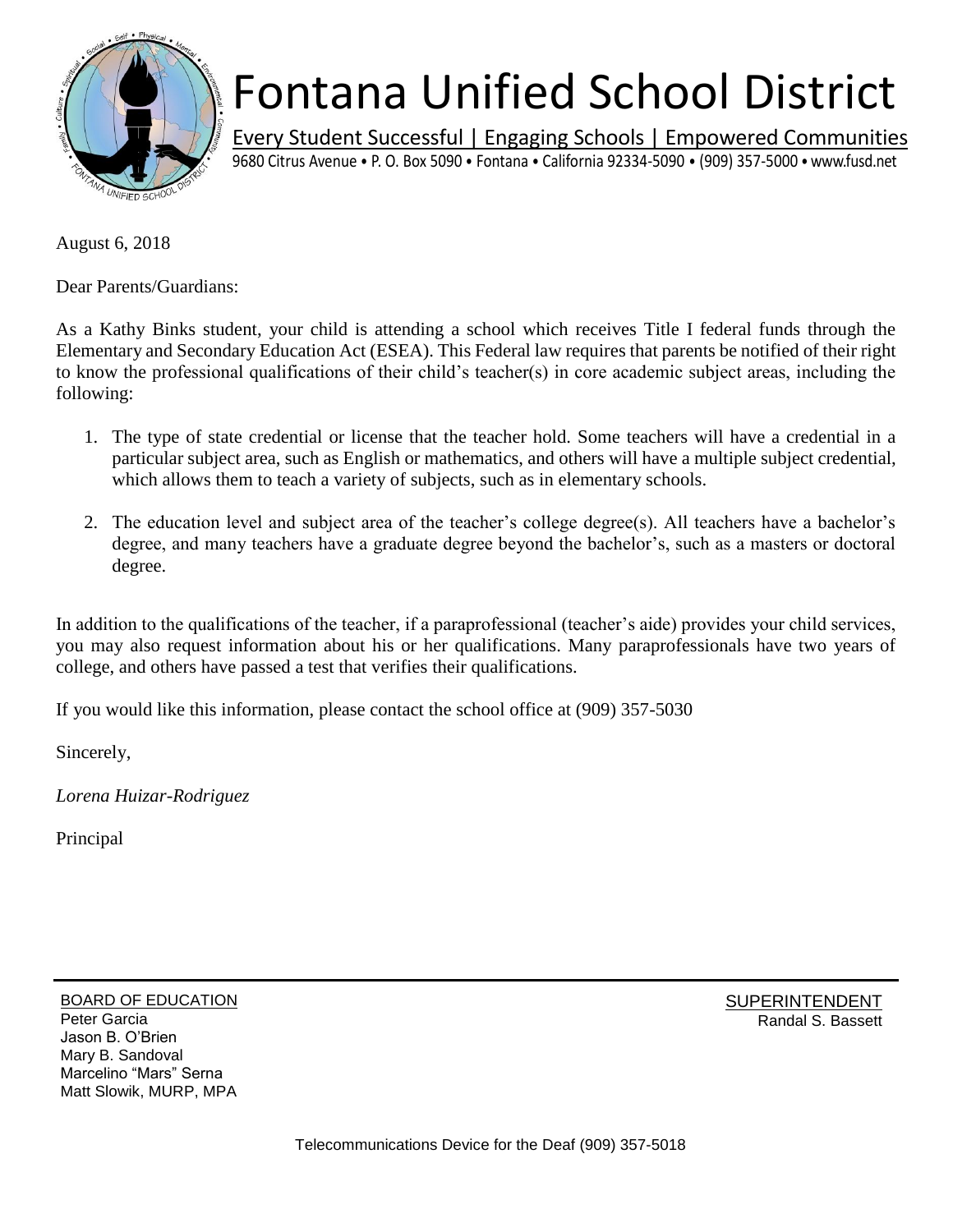\*\*\*Please remove and return to the office or your child's teacher. \*\*\*

#### FONTANA UNIFIED SCHOOL DISTRICT Kathy Binks Elementary School 2018-2019

#### ACKNOWLEDGEMENT OF RECEIPT OF SCHOOL HANDBOOK

Teacher's Name

Student's Name

Parent Name\_\_\_\_\_\_\_\_\_\_\_\_\_\_\_\_\_\_\_\_\_\_\_\_\_\_\_\_\_\_\_\_\_\_\_\_\_\_\_\_\_\_\_\_\_\_\_\_\_\_

I hereby acknowledge receipt of the 2018-2019 Kathy Binks Elementary School Handbook. I am aware that I am responsible for following the legal requirements, policies, regulations, and directives of the State of California, the Fontana Unified School District Board of Education and Kathy Binks Elementary School. I understand that failure to abide by the laws of the State of California, policies of the Board of Education, or the rules and directions of Kathy Binks Elementary School, whether received in written or verbal form, may result in disciplinary consequences.

Parent/Guardian Signature Date